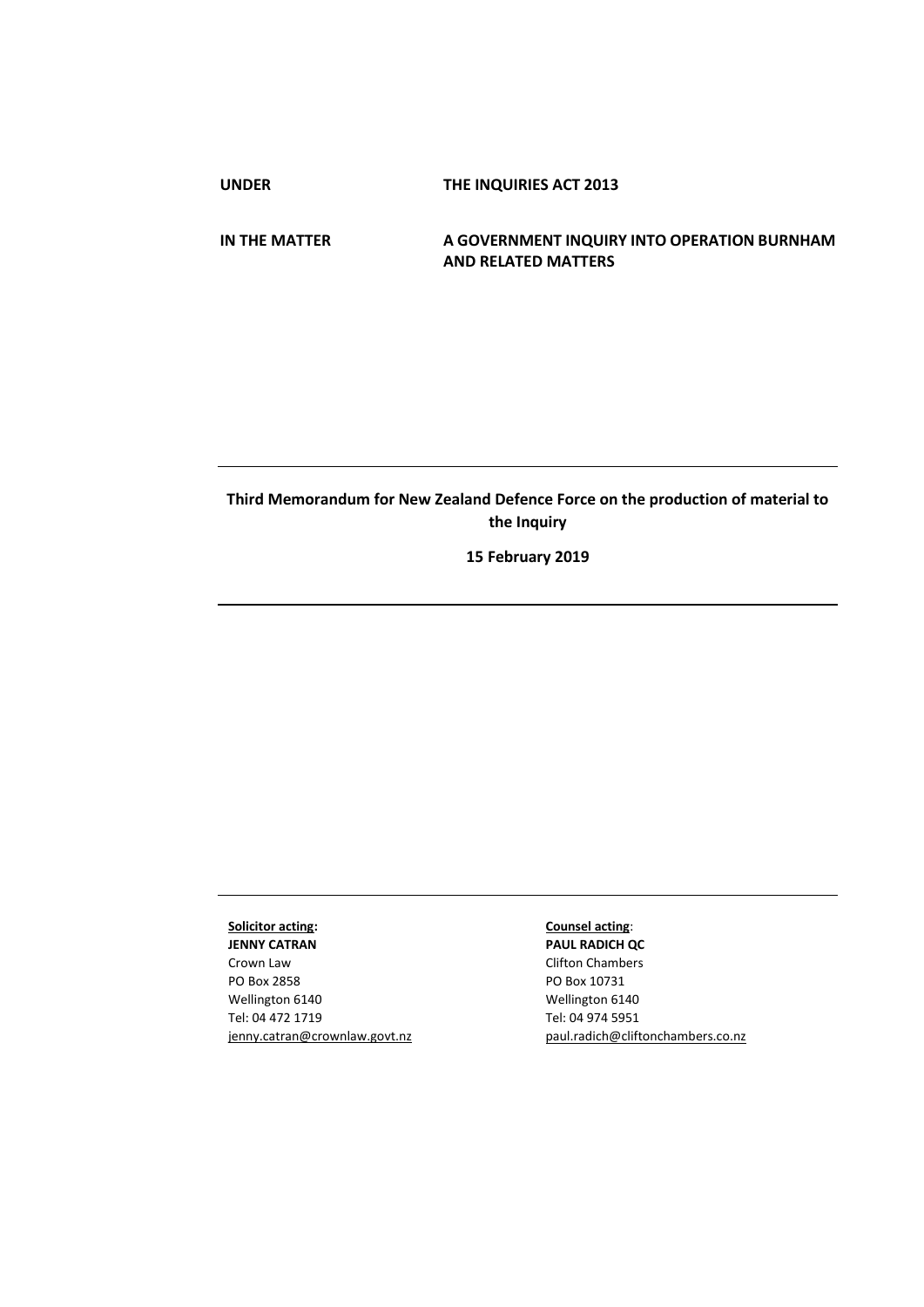- 1. In paragraph 10(e) of Minute No 6, the Inquiry ordered the NZDF to file memoranda on Friday 14 December 2018, Friday 18 January 2019 and Friday 15 February 2019 advising of progress in relation to the production of material, including material requiring the consent of overseas parties.
- 2. In its memoranda of 14 December 2018 and 18 January 2019, the NZDF provided information on the number of documents located and identified as having the potential to be within scope of the Inquiry's Terms of Reference.
- 3. Since 18 January 2019, the NZDF has located and identified another 63 items, meaning that it has had around 18,720 items to examine for relevance to the Inquiry's Terms of Reference. This figure includes the additional material related to the three additional operations referred to in paragraph 12 of the Inquiry's Minute No 6 and in paragraph 94 of Ruling No 1.
- 4. As at 15 February 2019, the NZDF has yet to examine 343 items; a reduction since 18 January 2019 of 1,826 items to be examined. This means that the NZDF has examined approximately 98% of the 18,720 items referred to in paragraph 3 above.
- 5. To date, the NZDF has provided 772 items to the Inquiry, of which 17 (including two items of video footage) have required the consent of the United States and 18 have required the consent of the North Atlantic Treaty Organization (NATO). In addition to the 343 items referred to in paragraph 4 above, the NZDF has 73 items that have been examined but will require the consent of either the United States or NATO before they can be released to the Inquiry.
- 6. In its memorandum of 18 January 2019, the NZDF reported that it had located another repository of archived documents. Recovering the data has required specialist technicians to access and transfer the data from the storage units to the NZDF's electronic data management system so the documents can be examined. The NZDF will update the Inquiry on its progress in examining this repository before 28 February 2019.